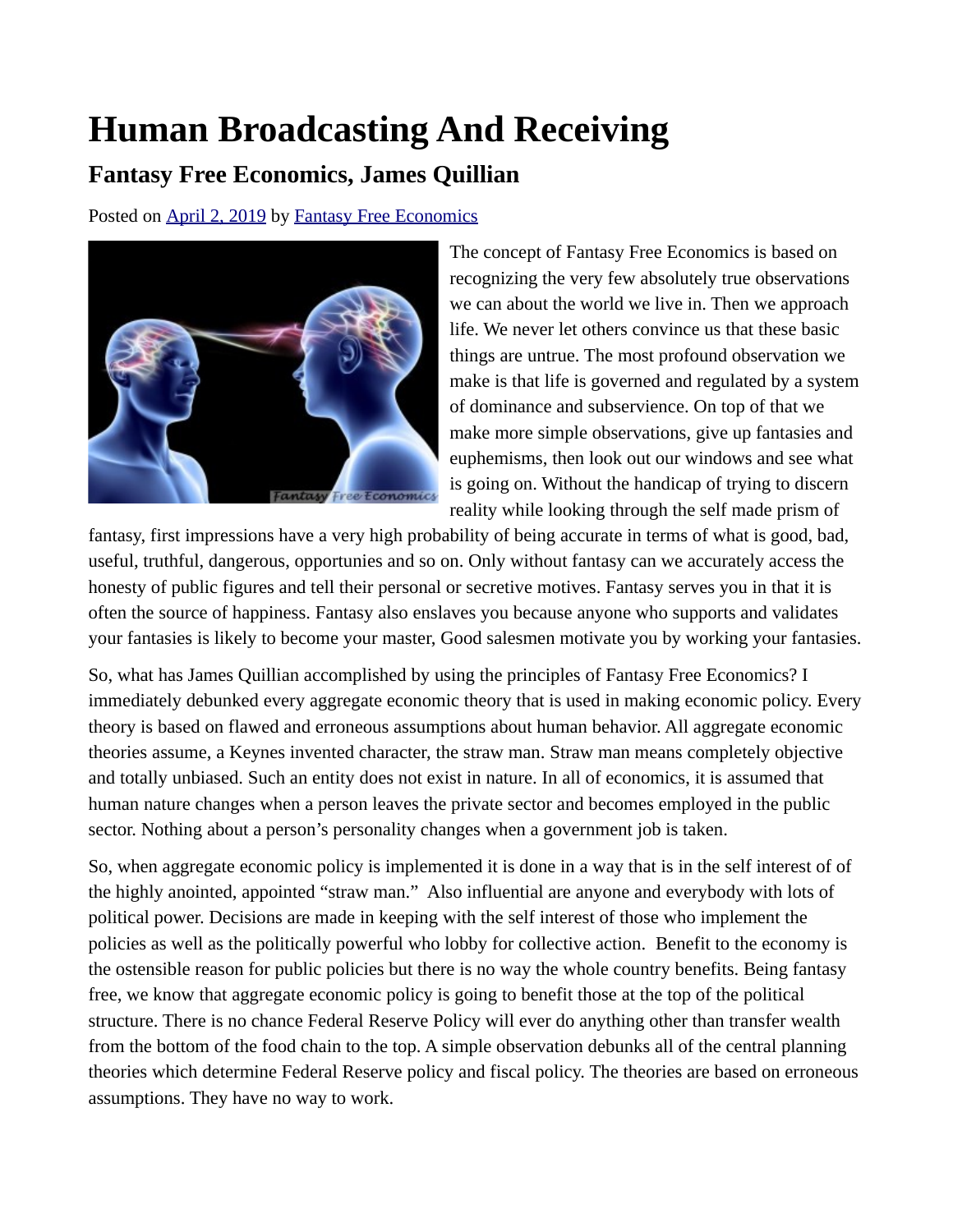A second aspect of Fantasy Free Economics is acknowledging how little we or anyone else actually knows. Mostly experts are paid for the pretense of knowledge. Generally we are better off not taking speculations as the truth and just observing what we don't understand in the light of reality. We may not understand it but we can know how to deal with it. With that, I will introduce the theory of human broadcasting and receiving.

Spoken and written language are mostly treated as the only means of communication the human species has. That is not possible. Speech evolved over a long period of time, Before that human beings communicated in other ways. Language is not really that efficient in terms of transmitting accurate information. Say the word chair in a group of people. Each person will have a different mental picture of a chair. There are deeper understandings and those understandings lie deeper within you than anywhere language can reach.

Every human being broadcasts a mental picture of his inner essence. I have no insight with respect of the physics involved in the process. All humans have some capacity to mentally receive mental broadcasts. The process is very subtle, and neither broadcaster or receiver is aware that anything is happening. It is well established that what a person experiences at the conscious level is only a tiny fraction of the communication that goes on withing a person's body. There are strong arguments to the effect that communication is ongoing at the spiritual level also.

It is more naive than not naive to believe communication takes place only when words are used. The possibilities to the contrary are unlimited. You have heard is said that one person or another has charisma. That charisma comes from what the individual broadcasts. Someone who is down and depressed broadcasts that. This is why a person who needs friends can't find friends. This happens completely beneath the awareness of all who are involved.

What happens on an individual basis also occurs on a collective basis. Within a huge country like the United States, the the mental essence of like minded people to sort of like minded people combines into aggregate waves that actually effect behavior. On occasions like 911, people noticed they were responding in ways they never would have expected. I personally remember feeling this notion that I needed to completely trust my country's leadership. Believe me, that is not a posture I would naturally be inclined to assume. Clearly there was something in the air. There is always something in the air. It is just not easy to notice.

Why is this theory of human broadcasting and receiving important right now? Some notice and some don't but the integrity of all of the world's political and economic systems is extremely shaky these days. When will the prevailing social order break down. Lets hope for a miracle and that it doesn't. At times like this, the likelihood of a sudden massive shift in what is broadcast mentally by various factions is highly elevated. The reality gap in the United States may be higher than it was in Rome close to the fall of the empire. When a reality gap closes it doesn't do so gently. The reality gap slams shut. When the collective mindset of the public changes in this kind of situation, it is likely to happen suddenly and will likely result in chaos.